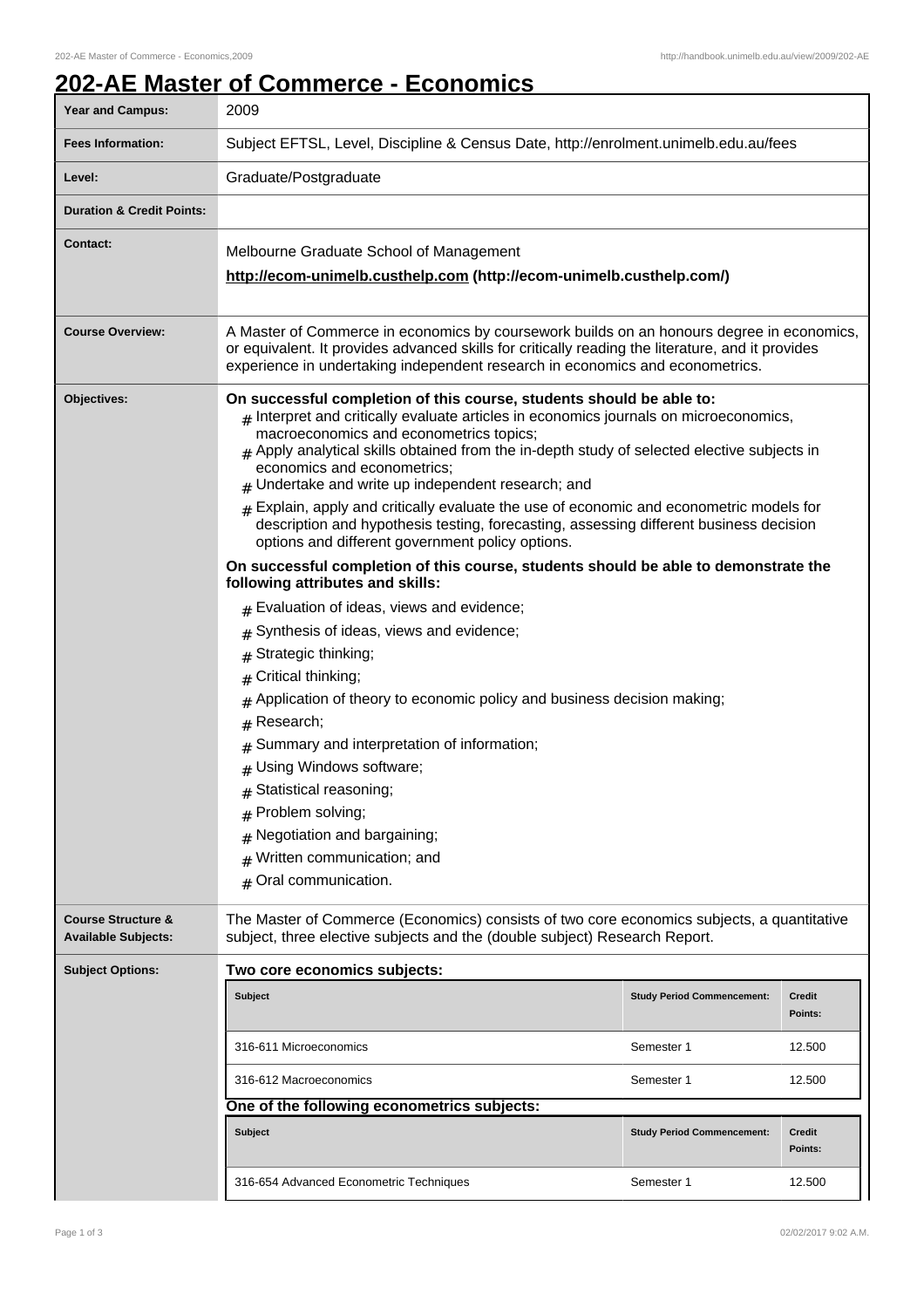|                     | 316-678 Econometric Techniques                                                                                                                                                                                                                                                                                                                                                                                                                                                                                                                                                                                                       | Semester 1                        | 12.500                   |  |  |
|---------------------|--------------------------------------------------------------------------------------------------------------------------------------------------------------------------------------------------------------------------------------------------------------------------------------------------------------------------------------------------------------------------------------------------------------------------------------------------------------------------------------------------------------------------------------------------------------------------------------------------------------------------------------|-----------------------------------|--------------------------|--|--|
|                     | Three elective subjects. Graduate elective subjects in the Department of Economics<br>include:                                                                                                                                                                                                                                                                                                                                                                                                                                                                                                                                       |                                   |                          |  |  |
|                     | Subject                                                                                                                                                                                                                                                                                                                                                                                                                                                                                                                                                                                                                              | <b>Study Period Commencement:</b> | <b>Credit</b><br>Points: |  |  |
|                     | 316-615 Topics in Advanced Economic Analysis                                                                                                                                                                                                                                                                                                                                                                                                                                                                                                                                                                                         | Semester 2                        | 12.500                   |  |  |
|                     | 316-616 Industrial Organisation                                                                                                                                                                                                                                                                                                                                                                                                                                                                                                                                                                                                      | Semester 2                        | 12.500                   |  |  |
|                     | 316-635 Basic Econometrics                                                                                                                                                                                                                                                                                                                                                                                                                                                                                                                                                                                                           | Semester 1                        | 12.500                   |  |  |
|                     | 316-636 Econometrics                                                                                                                                                                                                                                                                                                                                                                                                                                                                                                                                                                                                                 | Semester 1                        | 12.500                   |  |  |
|                     | 316-637 Applied Microeconometric Modelling                                                                                                                                                                                                                                                                                                                                                                                                                                                                                                                                                                                           | Semester 2                        | 12.500                   |  |  |
|                     | 316-649 Monetary Economics                                                                                                                                                                                                                                                                                                                                                                                                                                                                                                                                                                                                           | Semester 2                        | 12.500                   |  |  |
|                     | 316-651 Labour Economics                                                                                                                                                                                                                                                                                                                                                                                                                                                                                                                                                                                                             | Semester 2                        | 12.500                   |  |  |
|                     | 316-652 Macroeconomics II                                                                                                                                                                                                                                                                                                                                                                                                                                                                                                                                                                                                            | Semester 2                        | 12.500                   |  |  |
|                     | 316-657 Special Topics in Advanced Econometrics                                                                                                                                                                                                                                                                                                                                                                                                                                                                                                                                                                                      | Semester 2                        | 12.500                   |  |  |
|                     | 316-659 Microeconometrics                                                                                                                                                                                                                                                                                                                                                                                                                                                                                                                                                                                                            | Semester 2                        | 12.500                   |  |  |
|                     | 316-669 International Trade                                                                                                                                                                                                                                                                                                                                                                                                                                                                                                                                                                                                          | Semester 2                        | 12.500                   |  |  |
|                     | 316-671 Macroeconomic Techniques                                                                                                                                                                                                                                                                                                                                                                                                                                                                                                                                                                                                     | Semester 2                        | 12.500                   |  |  |
|                     | 316-673 Financial Econometrics                                                                                                                                                                                                                                                                                                                                                                                                                                                                                                                                                                                                       | Semester 2                        | 12.500                   |  |  |
|                     | 316-674 Game Theory                                                                                                                                                                                                                                                                                                                                                                                                                                                                                                                                                                                                                  | Semester 2                        | 12.500                   |  |  |
|                     | 316-677 Financial Economics                                                                                                                                                                                                                                                                                                                                                                                                                                                                                                                                                                                                          | Semester 2                        | 12.500                   |  |  |
|                     | 316-678 Econometric Techniques                                                                                                                                                                                                                                                                                                                                                                                                                                                                                                                                                                                                       | Semester 1                        | 12.500                   |  |  |
|                     | 316-682 Public Economics                                                                                                                                                                                                                                                                                                                                                                                                                                                                                                                                                                                                             | Semester 2                        | 12.500                   |  |  |
|                     | 316-684 Economic Design                                                                                                                                                                                                                                                                                                                                                                                                                                                                                                                                                                                                              | Semester 2                        | 12.500                   |  |  |
|                     | Research report and workshop (students must enrol in this subject in two consecutive<br>semesters):                                                                                                                                                                                                                                                                                                                                                                                                                                                                                                                                  |                                   |                          |  |  |
|                     | <b>Subject</b>                                                                                                                                                                                                                                                                                                                                                                                                                                                                                                                                                                                                                       | <b>Study Period Commencement:</b> | Credit<br>Points:        |  |  |
|                     | 316-626 Economics Research Report                                                                                                                                                                                                                                                                                                                                                                                                                                                                                                                                                                                                    | Semester 1, Semester 2            | 25.000                   |  |  |
| Entry Requirements: | The Selection Committee will evaluate the applicant's ability to pursue successfully the course<br>using the following criteria-<br>$_{\#}$ either a four year honours degree in Economics with at least an H2B (70%) average or<br>a relevant postgraduate diploma with at least H2B (70%) average, or equivalent, and<br>including<br>$_{\#}$ subjects which satisfy the prerequisites for both the core economics subjects and the<br>quantitative requirement of the Master of Commerce by Coursework (Specialisation in<br>Economics).<br>$#$ Completion of the Graduate Records Examination Test (GRE)<br># Personal Statement |                                   |                          |  |  |
|                     | The Selection Committee may conduct interviews and tests and may call for referee reports and<br>employer references, as appropriate, to elucidate any of the matters referred to above.                                                                                                                                                                                                                                                                                                                                                                                                                                             |                                   |                          |  |  |